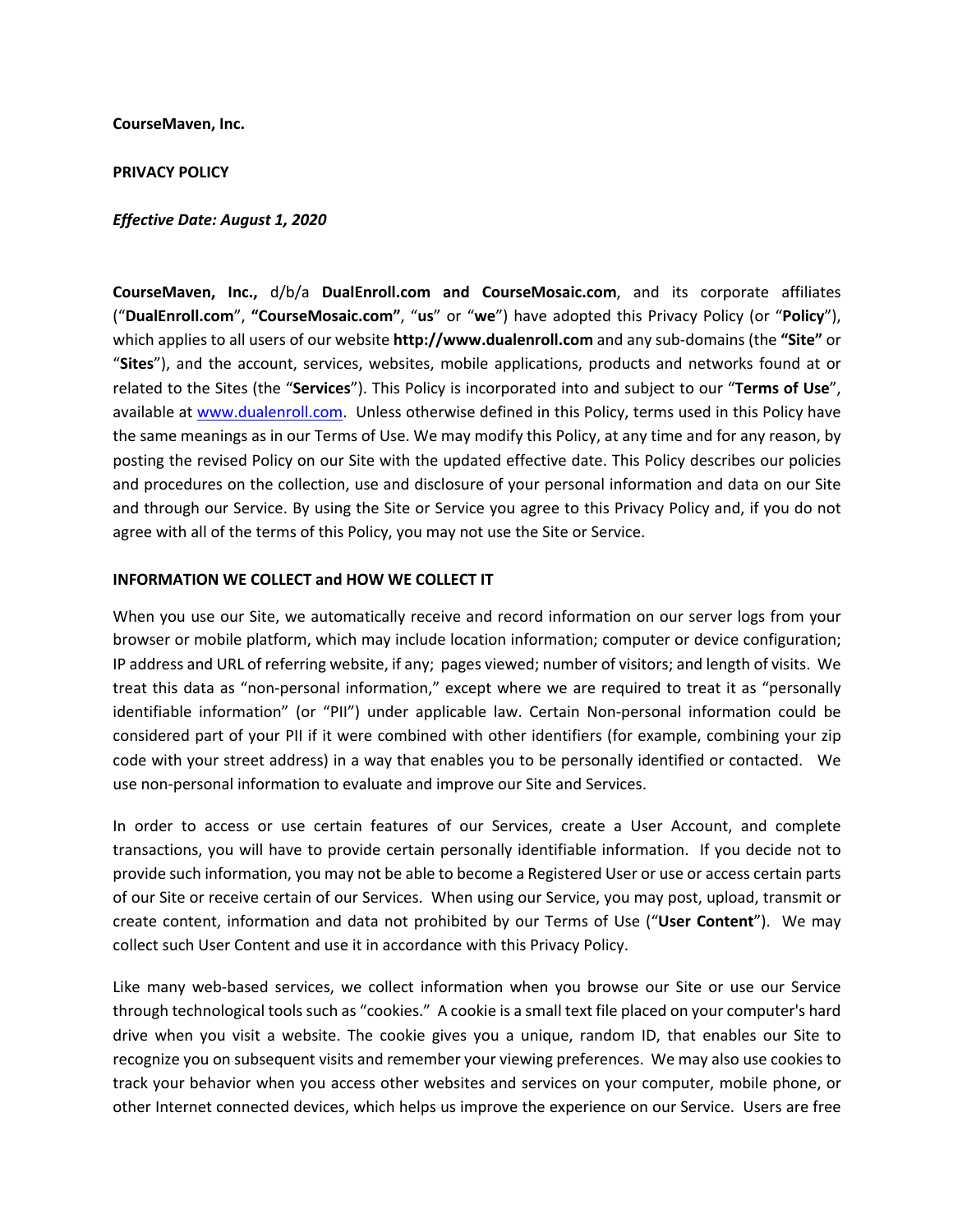to set their web browsers to prevent the acceptance of cookies, however, if you disable cookies, you will or may not be able to use or access certain Services on our Site.

We also collect information from and share information with your high school (if applicable) and colleges as a third-party administration under the provisions of the Federal Family Education Rights and Privacy Act of 1974 ("**FERPA**"). We use your personally identifiable information to facilitate your registration for dual enrollment courses. We do not share your personally identifiable information with anyone not permitted to receive this information under FERPA. You can review and update or correct your personal information by logging in and viewing your profile or by contacting your high school or college.

## **HOW WE USE YOUR INFORMATION**

We may use personally identifiable information you provide us to: (1) provide our Services to you; (2) verify your right to access our Site or certain of our restricted Services; (3) respond to your questions and inquiries; (4) allow your high school or college to provide you with other information that may be of interest to you; (5) verify credit card authorization before any purchases or to bill you for paid Services; (6) share information with our authorized service providers in order to provide you with the Services; (9); (9) improve our products, offerings, and services; and (10) to protect the security or integrity of the Site and our Service.

We may also combine your personally identifiable and non-personal information and aggregate it with information collected from other users to analyze and understand how our Service is used and to improve our products, offerings, and services. We may also provide aggregated information to our third party partners so that they may understand how people use their services and how our users, collectively, use our Site.

We will notify you on our web site when there has been a material change to our privacy policy and you will give consent by logging in after being notified of the change. We will not retain your data for longer than necessary for educational purposes as determined by the college.

You may access, requests changes to, delete, or request we may make no further use of your PII by emailing us at info@dualenroll.com or by writing us at 43498 Butler Place, Leesburg, VA 20176. We may, however, retain an archived copy of your records as required by law or for legitimate business purposes.

# **EMAIL COMMUNICATION**

CourseMaven, Inc. may send occasional system messages to you including emails covering network or legal functions like resetting passwords, account creation and deletion confirmations, changes to our legal policies, or major functional updates or changes. We may receive a confirmation when you open an email from CourseMaven, Inc. if your computer supports this type of program. CourseMaven, Inc. uses this confirmation to help us monitor receipt and improve our Service.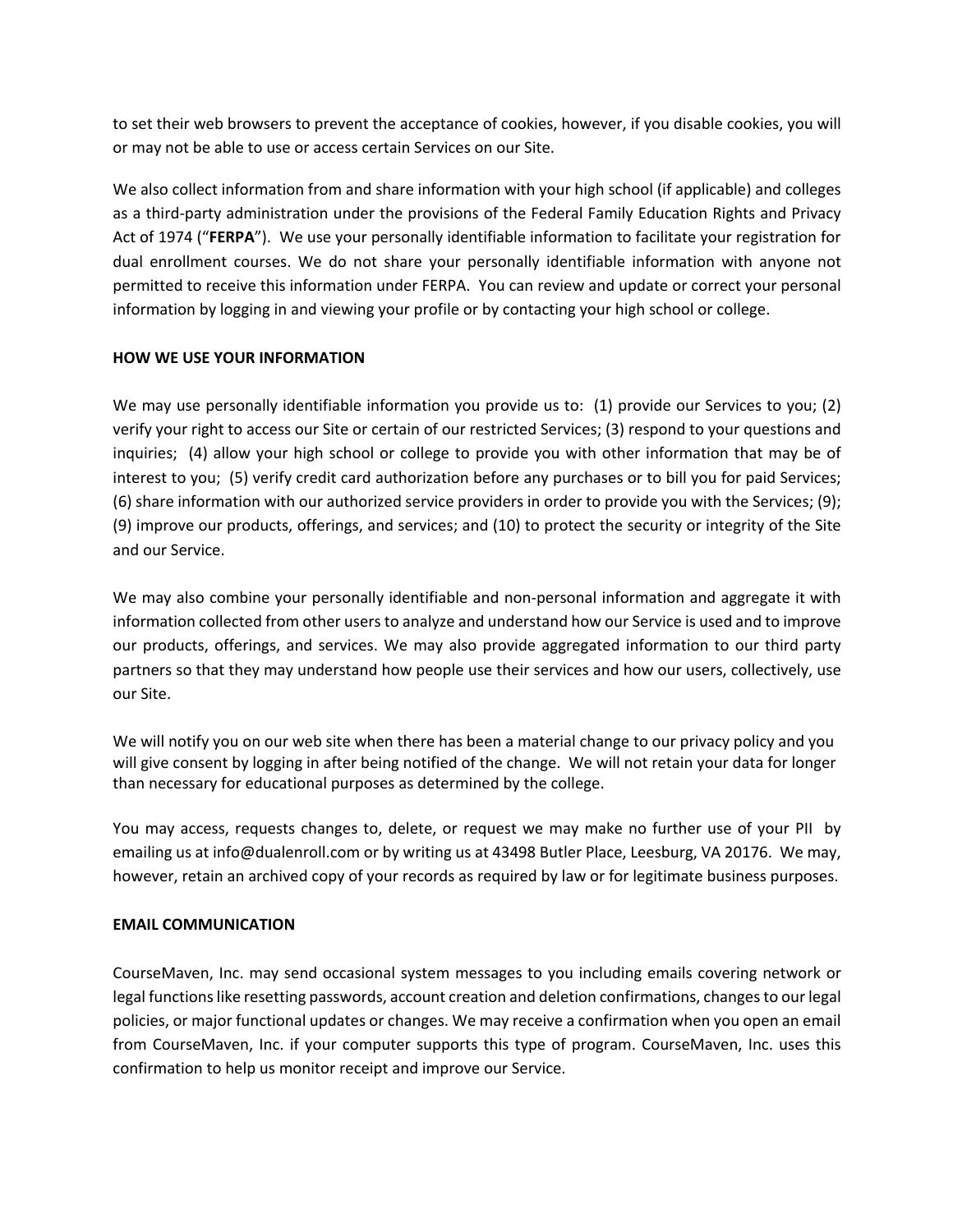## **THIRD PARTY SITES AND AUTHORIZED SERVICE PROVIDERS**

We engage certain third parties to perform functions and provide services to us. We may share your PII with these third parties, but only to the extent necessary to perform these functions and provide such services, and only to the extent such parties agree to abide by our Privacy Policy with respect to your PII.

Our Services may contain links to third-party websites. CourseMaven, Inc. has no control over the information collected from or about you by any third-party sites after you have left our Site. We are not responsible, and assumes no liabilities, for the privacy policies and/or practices on such other websites. When linking to another site you should read the privacy policy governing that website. Our Privacy Policy only governs information collected on our Site.

## **HOW WE PROTECT YOUR DATA**

We care about the security of your information. We use commercially reasonable safeguards to preserve the integrity and security of information collected and maintained through the Service. However, we cannot ensure or warrant the security of any information you provide to us or guarantee that information on the Service may not be accessed, disclosed, altered, or destroyed by unauthorized persons. We will make any legally required disclosures of any breach of the security, confidentiality, or integrity of stored personally identifiable (as defined in applicable state statutes on security breach notification) to you via email or posting on the Site, without unreasonable delay, consistent with (i) the legitimate needs of law enforcement or (ii) any measures necessary to determine the scope of the breach and restore the reasonable integrity of the data system.

Our Services are hosted on computer servers located in the United States, where the privacy laws may differ than those in your jurisdiction. Therefore, your information may be transferred to, processed on, and stored in computers located outside of your state, province, country or other governmental jurisdiction. Your use of this Site or the Service or your submission of any PII to us will constitute your consent to the transfer.

### **COMPLIANCE WITH LAW AND LAW ENFORCEMENT**

We cooperate with government and law enforcement officials and private parties to enforce and comply with the law. We can disclose any information about you to government or law enforcement officials or private parties as we, in our sole discretion, believe necessary or appropriate to respond to claims and legal process including, but not limited to, subpoenas, to protect the property and rights of CourseMaven, Inc. or a third party, to protect the safety of the public or any person, or to prevent or stop activity we may consider to be, or to pose a risk of being, illegal, unethical or legally actionable activity. United States federal and state governments, courts, or law enforcement or regulatory agencies may be able to obtain disclosure of your information through laws applicable in the United States.

### **OUR POLICY TOWARDS CHILDREN**